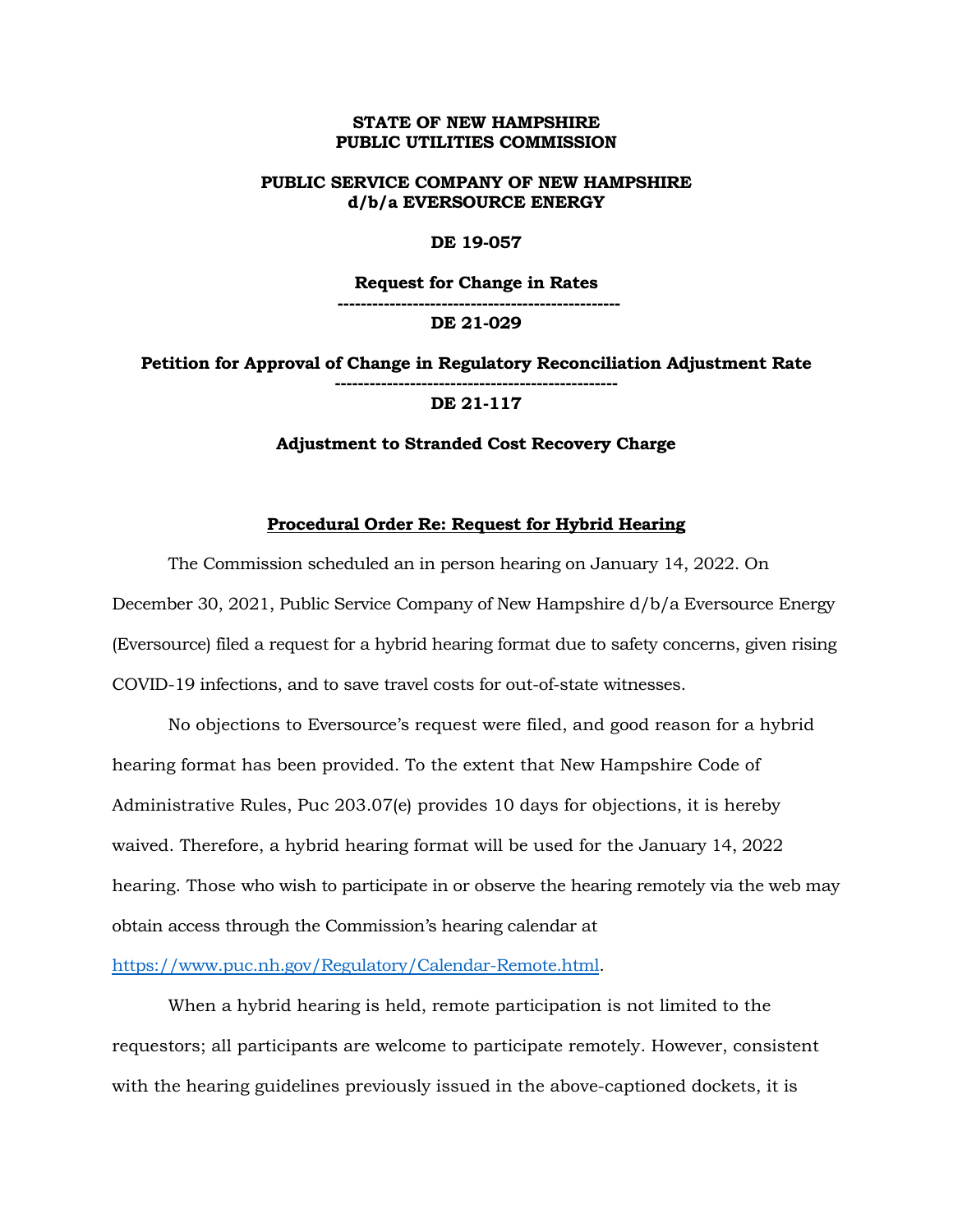DE 19-057, DE 21-029, and DE 21-117 January 5, 2022 Page 2

requested that other participants advise the Commission in advance as to whether

they intend to participate remotely or in person.

So ordered, this fifth day of January, 2022.

JUIEU C Garier

Daniel C. Goldner Presiding Officer Chairman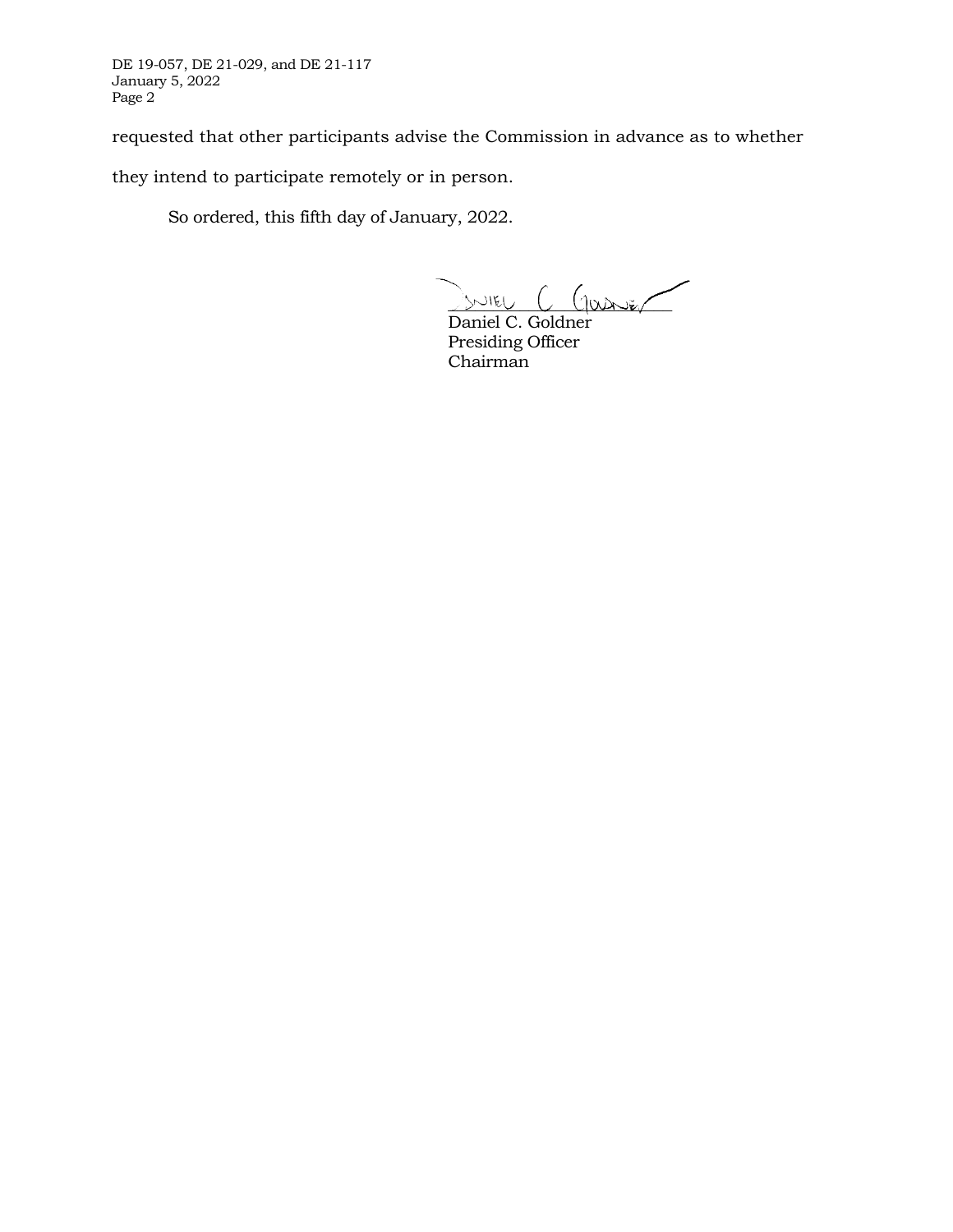ClerksOffice@puc.nh.gov aboyd@acadiacenter.org agustin.ros@brattle.com amanda.o.noonan@energy.nh.gov brian.d.buckley@energy.nh.gov chris@cleanenergynh.org craig.wright@des.nh.gov david.k.wiesner@energy.nh.gov dmullinax@blueridgecs.com donald.m.kreis@oca.nh.gov dvenora@keeganwerlin.com eemerson@primmer.com elizabeth.r.nixon@energy.nh.gov erica.menard@eversource.com jacqueline.m.trottier@energy.nh.gov jay.e.dudley@energy.nh.gov jdonahue@preti.com jessica.chiavara@eversource.com john@johncoffman.net joseph.fontaine@des.nh.gov jralston@keeganwerlin.com jrw@psu.edu julianne.m.desmet@oca.nh.gov karen.j.moran@energy.nh.gov kelly@cleanenergynh.org kristi.davie@eversource.com mbirchard@keyesfox.com melissa.price@eversource.com mhorne@hcc-law.com nhregulatory@eversource.com ocalitigation@oca.nh.gov paul.b.dexter@energy.nh.gov pearl.donohoo-vallett@brattle.com rburke@nhla.org rebecca.ohler@des.nh.gov richard.t.chagnon@energy.nh.gov

roger@fsconline.com rorie.e.patterson@energy.nh.gov sam@cleanenergynh.org sanem.sergici@brattle.com scott@sjmuellerlaw.com stephen.r.eckberg@energy.nh.gov stower@nhla.org thomas.c.frantz@energy.nh.gov tklaes@blueridgecs.com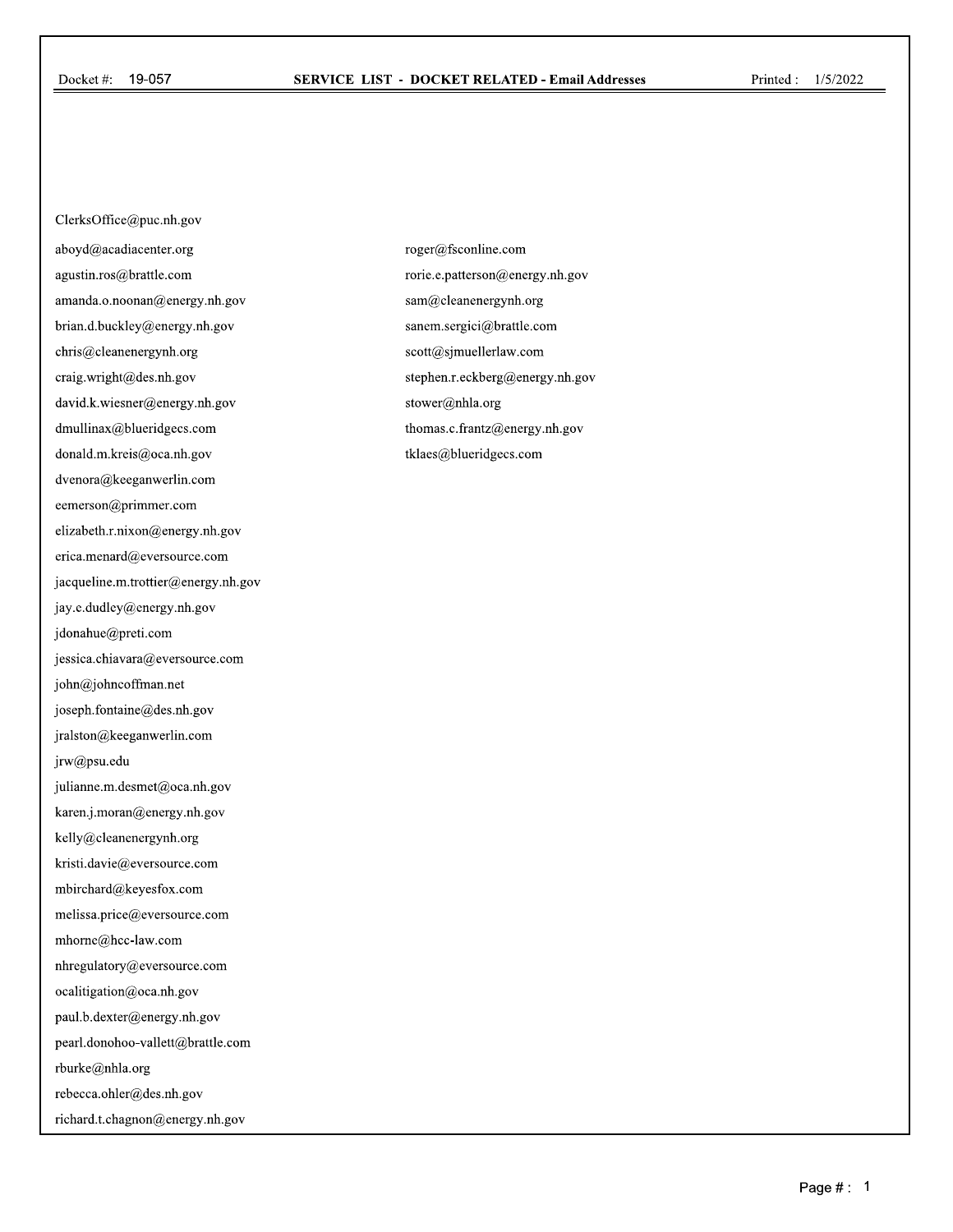ClerksOffice@puc.nh.gov

amanda.o.noonan@energy.nh.gov

donald.m.kreis@oca.nh.gov

dvenora@keeganwerlin.com

elizabeth.r.nixon@energy.nh.gov

josie.gage@oca.nh.gov

jralston@keeganwerlin.com

nhregulatory@eversource.com

ocalitigation@oca.nh.gov

paul.b.dexter@energy.nh.gov

richard.t.chagnon@energy.nh.gov

stephen.r.eckberg@energy.nh.gov

thomas.c.frantz@energy.nh.gov